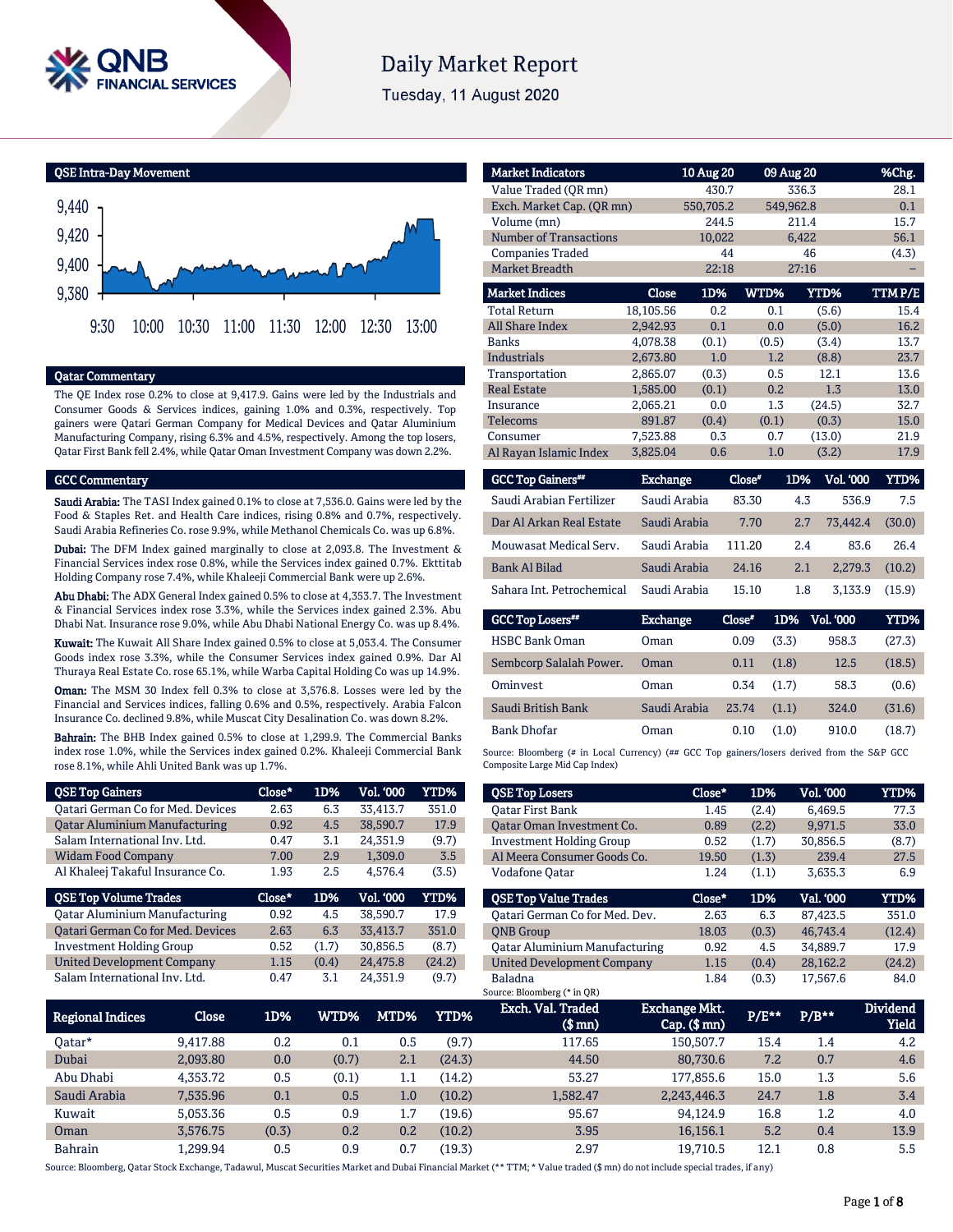## Qatar Market Commentary

- The QE Index rose 0.2% to close at 9,417.9. The Industrials and Consumer Goods & Services indices led the gains. The index rose on the back of buying support from Foreigners shareholders despite selling pressure from Qatari, GCC and Arab shareholders.
- Qatari German Company for Medical Devices and Qatar Aluminium Manufacturing Company were the top gainers, rising 6.3% and 4.5%, respectively. Among the top losers, Qatar First Bank fell 2.4%, while Qatar Oman Investment Company was down 2.2%.
- Volume of shares traded on Monday rose by 15.7% to 244.5mn from 211.4mn on Sunday. However, as compared to the 30-day moving average of 300.7mn, volume for the day was 18.7% lower. Qatar Aluminium Manufacturing Company and Qatari German Company for Medical Devices were the most active stocks, contributing 15.8% and 13.7% to the total volume, respectively.

| <b>Overall Activity</b>    | Buy %* | Sell %* | Net (QR)         |
|----------------------------|--------|---------|------------------|
| Oatari Individuals         | 48.58% | 50.94%  | (10, 161, 278.7) |
| <b>Oatari Institutions</b> | 25.18% | 22.82%  | 10,148,665.4     |
| Qatari                     | 73.76% | 73.77%  | (12,613.3)       |
| <b>GCC</b> Individuals     | 0.86%  | 0.84%   | 83,355.0         |
| <b>GCC</b> Institutions    | 0.81%  | 0.87%   | (240, 487.2)     |
| <b>GCC</b>                 | 1.68%  | 1.71%   | (157, 132.3)     |
| Arab Individuals           | 12.38% | 12.48%  | (448, 317.8)     |
| Arab                       | 12.38% | 12.48%  | (448, 317.8)     |
| Foreigners Individuals     | 3.44%  | 3.26%   | 780,403.3        |
| Foreigners Institutions    | 8.75%  | 8.79%   | (162, 339.9)     |
| <b>Foreigners</b>          | 12.19% | 12.04%  | 618,063.4        |

Source: Qatar Stock Exchange (\*as a % of traded value)

## Earnings Releases, Global Economic Data and Earnings Calendar

#### Earnings Releases

| <b>Company</b>                 | Market         | <b>Currency</b> | Revenue (mn)<br>2Q2020 | % Change<br>YoY | <b>Operating Profit</b><br>$(mn)$ 2Q2020 | % Change<br>YoY | <b>Net Profit</b><br>(mn) 2Q2020 | % Change<br>YoY |
|--------------------------------|----------------|-----------------|------------------------|-----------------|------------------------------------------|-----------------|----------------------------------|-----------------|
| Saudi Cement Co.               | Saudi Arabia   | <b>SR</b>       | 297.5                  | $-12.1%$        | 82.9                                     | $-16.9%$        | 74.5                             | $-19.3%$        |
| Herfy Food Services Co.        | Saudi Arabia   | <b>SR</b>       | 170.1                  | $-45.0%$        | (24.1)                                   | N/A             | (34.2)                           | N/A             |
| Oassim Cement Co.              | Saudi Arabia   | <b>SR</b>       | 167.4                  | 8.4%            | 82.4                                     | 20.3%           | 85.5                             | 21.3%           |
| Al Moammar Info. Systems Co.   | Saudi Arabia   | <b>SR</b>       | 319.5                  | 34.2%           | 26.9                                     | 36.1%           | 24.4                             | 87.6%           |
| Southern Province Cement Co.   | Saudi Arabia   | <b>SR</b>       | 339.0                  | 22.8%           | 137.0                                    | 39.8%           | 135.0                            | 48.4%           |
| International Holdings Co.     | Abu Dhabi      | <b>AED</b>      | 1.743.6                | 976.1%          |                                          |                 | 670.3                            | 98034.6%        |
| Arkan Building Materials Co    | Abu Dhabi      | <b>AED</b>      | 179.3                  | $-19.9%$        |                                          |                 | (8.4)                            | N/A             |
| <b>Ras Al Khaimah Ceramics</b> | Abu Dhabi      | <b>AED</b>      | 411.3                  | $-37.3%$        | (9.2)                                    | N/A             | (11.6)                           | N/A             |
| Trafco Group*                  | <b>Bahrain</b> | <b>BHD</b>      | 19.1                   | $-1.0%$         | 0.7                                      | $-23.8%$        | 1.1                              | 3.6%            |
| APM Terminals Bahrain*         | <b>Bahrain</b> | <b>BHD</b>      | 21.1                   | 13.6%           | 6.7                                      | 28.1%           | 6.9                              | 51.3%           |

Source: Company data, DFM, ADX, MSM, TASI, BHB. (\*Financial for 6M2020)

## Global Economic Data

| <b>Date</b> | <b>Market</b> | Source                           | Indicator                  | Period | Actual  | <b>Consensus</b> | <b>Previous</b> |
|-------------|---------------|----------------------------------|----------------------------|--------|---------|------------------|-----------------|
| 08/10       | EU            | <b>Sentix Behavioral Indices</b> | Sentix Investor Confidence | Aug    | $-13.4$ | $-16.0$          | $-18.2$         |
| 08/10       | China         | National Bureau of Statistics    | <b>PPI YoY</b>             | lul    | $-2.4%$ | $-2.5%$          | $-3.0%$         |
| 08/10       | China         | National Bureau of Statistics    | <b>CPI YoY</b>             | lul    | 2.7%    | 2.6%             | 2.5%            |

Source: Bloomberg (s.a. = seasonally adjusted; n.s.a. = non-seasonally adjusted; w.d.a. = working day adjusted)

## Earnings Calendar

| <b>Tickers</b> | <b>Company Name</b>                          | Date of reporting 2Q2020 results | No. of days remaining | <b>Status</b> |
|----------------|----------------------------------------------|----------------------------------|-----------------------|---------------|
| <b>DBIS</b>    | Dlala Brokerage & Investment Holding Company | 11-Aug-20                        |                       | Due           |
| <b>MCCS</b>    | <b>Mannai Corporation</b>                    | $11$ -Aug-20                     | 0                     | Due           |
| <b>MRDS</b>    | Mazaya Qatar Real Estate Development         | 12-Aug-20                        |                       | Due           |
| <b>OOIS</b>    | <b>Oatar Oman Investment Company</b>         | 12-Aug-20                        |                       | Due           |
| <b>OCFS</b>    | Oatar Cinema & Film Distribution Company     | 12-Aug-20                        |                       | Due           |
| <b>MERS</b>    | Al Meera Consumer Goods Company              | 12-Aug-20                        |                       | Due           |
| <b>GISS</b>    | <b>Gulf International Services</b>           | 12-Aug-20                        |                       | Due           |
| <b>ERES</b>    | Ezdan Holding Group                          | 13-Aug-20                        | $\overline{2}$        | Due           |
| <b>MPHC</b>    | Mesaieed Petrochemical Holding Company       | 13-Aug-20                        |                       | Due           |

Source: QSE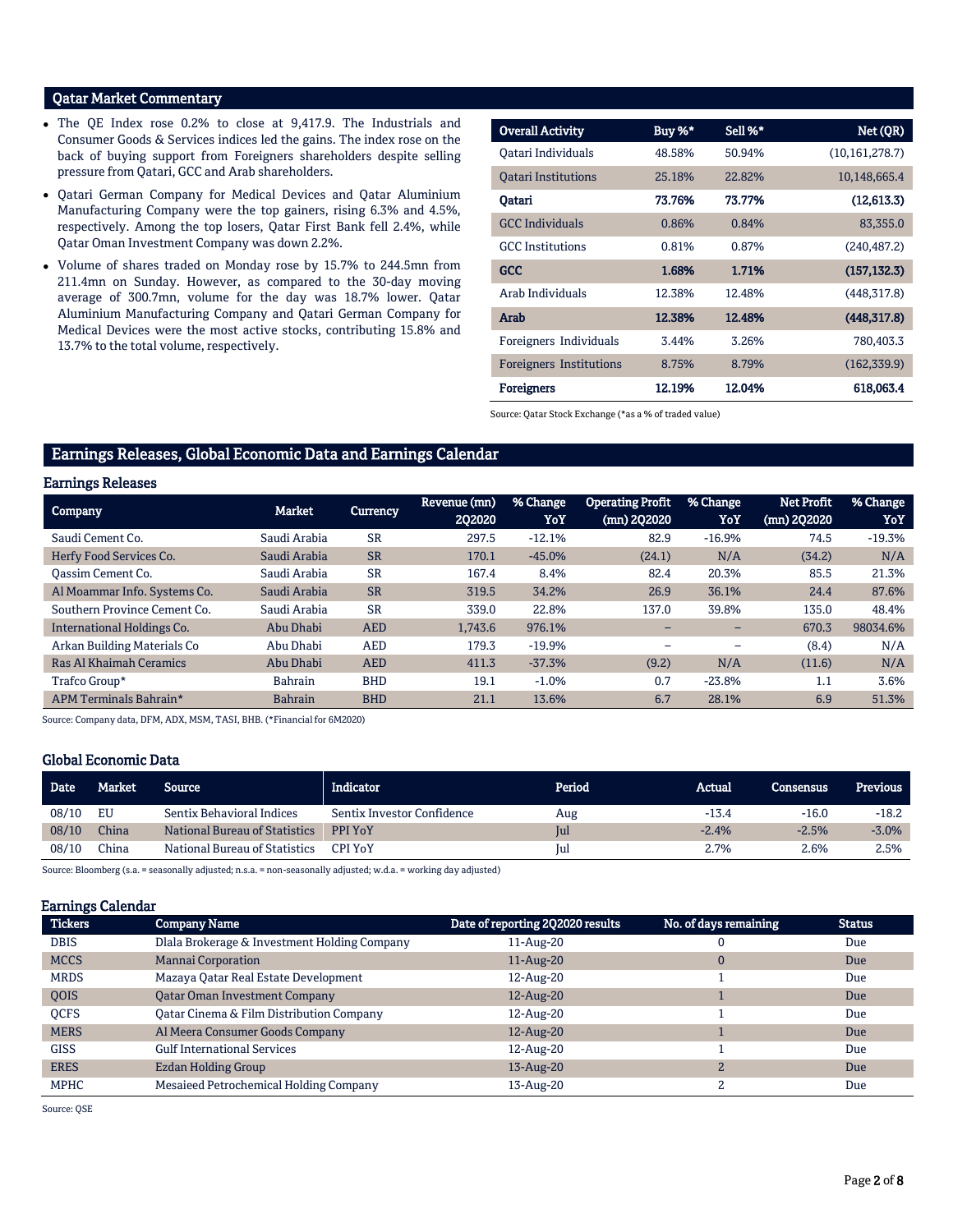## News

## Qatar

- IGRD's net profit declines 52.9% YoY and 40.9% QoQ in 2Q2020, below our estimate – Investment Holding Group's (IGRD) net profit declined 52.9% YoY (-40.9% QoQ) to QR5.7mn in 2Q2020, below our estimate of QR7.6mn. The company's Revenue came in at QR74.8mn in 2Q2020, which represents a decrease of 35.2% YoY (-1.7% QoQ). In 1H2020, IGRD posted net profit of QR15.4mn compared to net profit amounted to QR27.8mn for the same period of the previous year. EPS amounted to QR0.019 in 1H2020 as compared to QR0.034 in 1H2019. (QSE)
- SIIS reports net loss of QR48.5mn in 2Q2020 Salam International Investment Limited (SIIS) reported net loss of QR48.5mn in 2Q2020 as compared to net profit of QR52.6mn in 2Q2019 and net loss of QR37.5mn in 1Q2020.The company's Operating Revenue came in at QR257.4mn in 2Q2020, which represents a decrease of 51.5% YoY (-31.8% QoQ). In 1H2020, SIIS recorded net loss of QR86.0mn as compared to net profit of QR58.2mn attained in the same period in 2019. Loss per share amounted to QR0.075 in 1H2020 as compared to earnings per share of QR0.051 in 1H2019. (QSE)
- QCB issues treasury bills for three, six and nine months, worth QR600mn – Qatar Central Bank (QCB) issued on August 10, 2020 treasury bills for three, six and nine months, with a value of QR600mn, distributed as QR300mn for three months at an interest rate of 0.20%, QR200mn for six months at an interest rate of 0.29% and QR100mn for nine months at an interest rate of 0.35%. The issuance is part of a series of issues executed by Qatar Central Bank on behalf of the Government of the State of Qatar and in accordance with the schedule prepared by both Qatar Central Bank and the Ministry of Finance. Treasury bills are issued through auction for banks operating in Qatar. (QCB)
- Qatar's industrial sector PPI witnesses 7.6% rise MoM in June Robust expansion in the earnings of hydrocarbons and certain manufactured products helped Qatar's industrial sector witness a healthy 7.6% MoM increase in producer price index (PPI) this June, according to the Planning and Statistics Authority (PSA). However PPI saw a stupendous 40.7% YoY plunge. The mining PPI, which carries the maximum weight of 72.7%, reported an 8.8% growth on a monthly basis in June 2020 as price of crude petroleum and natural gas shot up 8.8%; while that of stone, sand and clay was down 1.1%. The PPI for mining registered 47.9% shrinkage on a yearly basis in June this year on the back of a 48% slump in the price of crude petroleum and natural gas and 5.3% in stone, sand and clay. The manufacturing sector, which has a weight of 26.8% in the PPI basket, witnessed a 6.4% increase MoM in June this year. The manufacturing sector PPI had seen a yearly 26.9% contraction in June 2020. The utilities group, which has a mere 0.5% weightage in the PPI basket, saw its index shrink 6% on yearly basis in June this year as electricity prices had fallen 13.3%; even as that of water grew 3%. The index had seen a 1.9% dip MoM this June with electricity index dropping 9.7%; even as that of water expanded 7.8%. (Gulf-Times.com)
- Total 65 Qatari cargoes delivered 6.7MT of LNG to UK in 2019 Qatar, which retained its position as the world's top liquefied natural gas (LNG) exporter in 2019, also emerged as the single largest LNG exporter to the UK during the year. UK is the

world's 8th largest importer of liquefied natural gas. A total of 65 Qatari cargoes delivered 6.7mn tons of LNG to the UK in 2019, according to Nakilat's first half 2020 report. In 2019, UK received 14mn tons (31.2bn cbm) of LNG, which is more than double from previous year (6.1mn tons in 2018). There are three LNG terminals in UK, which are South Hook, Dragon and Isle of Grain. A joint-venture between Qatar Petroleum, ExxonMobil and Total, the South Hook LNG terminal celebrated its 10th operating anniversary in 2019. It has been receiving LNG from the Qatargas-2 project since opening in 2009. The Nakilat first half report noted that two of Nakilat Q-FLex LNG carriers have marked their 100th LNG delivery milestone this year. Al Ghashamiya commemorated her 100th LNG delivery at Himeji LNG terminal in Japan on 6th February 2020 while Al Kharaitiyat crossed the milestone recently in June 2020. Both vessels are currently being managed by Nakilat Shipping Qatar Limited (NSQL). Nakilat owned and managed LPG carrier Bu Sidra has recently achieved a milestone with the delivery of its first cargo to the Haldia Port, a major LPG import terminal in India. The latter is one of 14 LPG receiving terminals in India, a country which has 12 percent of the global LPG import market share. Chartered by Oriental Energy, LPG Bu Sidra achieved a LTI-free (lost time injury) record in 2019, and has maintained this track record since coming under NSQL management in 2012. Nakilat's fleet of four very large gas carriers (VLGC) delivers to more than 30 terminals across the world, with 1,164,955 MT of gas shipped in 2019 alone. (Peninsula Qatar)

 Qatar ranks at top in world Internet readiness index – Qatar has become one of the most digitally developed countries in the region, and has performed exceptionally well - number one - in terms of Internet readiness, policy support and adaptability of new technology, in a latest study by a globally renowned research and analysis firm. Qatar ranks 2nd in the region and 28th globally in the overall ranking, in the Inclusive Internet Index prepared by The Economist Intelligence Unit (TheEIU), a research division of the London-based Economist Group. Only Kuwait (24th) is above Qatar in the region, while other countries such as the UAE (38th), Bahrain (41st) Saudi Arabia (43rd) trailing far behind Qatar. In terms of Internet 'readiness' Qatar has topped in the world among 100 countries studied for the index. The 'readiness' category examines the capacity to access the Internet, including skills, cultural acceptance, and supporting policy. Qatar has secured 11th position in the Internet 'Availability' category globally, which is essentially a remarkable performance. The 'Availability' category examines the quality and breadth of existing infrastructure required for access and levels of Internet usage. In terms of 'Affordability' or price of the Internet service, Qatar has stood at 42nd position. This relatively low ranking in the world is understandably due to small market size and low competitive environment as there are only two players. Price measures the cost of Internet access relative to income. (Peninsula Qatar)

## International

 Trump says considering cutting capital gains tax, income taxes for middle-income families – US President Donald Trump on Monday said he was considering cutting the US capital gains tax and lowering income taxes for middle-income families to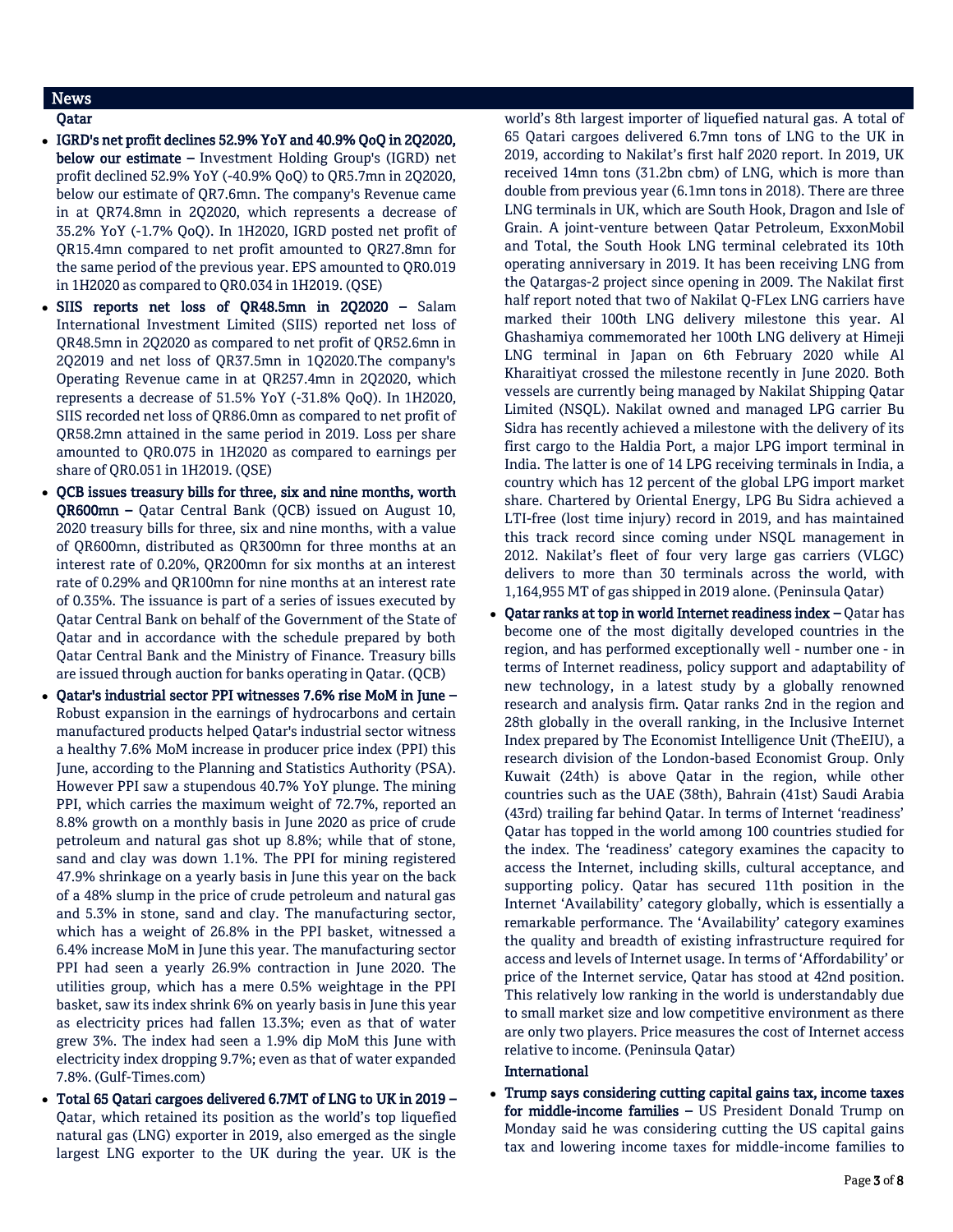help the US economy recover from the economic fallout of the coronavirus pandemic. "We're ... also considering a capital gains tax cut, which would create a lot more jobs," Trump told reporters at the White House. "And also at an income tax cut for middle-income families." (Reuters)

- Mnuchin: Chinese firms that fail US accounting standards to be delisted as of 2022 - US Treasury Secretary Steven Mnuchin on Monday said companies from China and other countries that do not comply with accounting standards will be delisted from US stock exchanges as of the end of 2021. Mnuchin and other officials recommended the move to the US Securities and Exchange Commission last week to ensure that Chinese firms are held to the same standards as US companies, prompting China to call for frank dialogue. Mnuchin told a White House briefing the SEC was expected to adopt the recommendations. "As of the end of next year ... they all have to comply with the same exact accounting, or they will be delisted on the exchanges," he said. The recommendation is part of a push by the Trump administration to correct what it calls major imbalances in ties between the world's two largest economies. Tensions between the two countries have flared in past months over China's handling of the coronavirus outbreak, Hong Kong and human rights. US President Donald Trump said China was also failing to meet its commitments to buy more US goods under a Phase 1 trade deal signed in January, although he said purchases should increase next year. "We did a Phase 1 deal and it was a wonderful deal, and all of a sudden it means very little in the overall import of things," Trump told reporters. (Reuters)
- White House: Trump wants stimulus payments, schools funds in COVID-19 bill – US President Donald Trump still wants to see coronavirus aid legislation pass that would include stimulus payments to individuals and school funding, the White House said on Monday after talks with congressional Democrats collapsed last week. "The White House is still motivated," White House spokeswoman Kayleigh McEnany told reporters at a briefing. "The president would love to see the direct payments to Americans, the president would love to see the school funding. There are several items we would like to see happen." (Reuters)
- US Treasury Chief: TikTok cannot continue in present form US Treasury Secretary Steven Mnuchin said on Monday that Chinese-owned short video app TikTok cannot continue in its present form collecting data on Americans on a large scale and the Treasury has the tools it needs to remedy the situation. Mnuchin, speaking to CNBC television, said President Donald Trump "has made perfectly clear, it's not going to continue with this in this form." Mnuchin declined to comment on Microsoft's negotiations to purchase TikTok. (Reuters)
- US job openings rise in June, likely exaggerate labor market health – US job openings increased in June but the surge in vacancies was accompanied by a rise in workers quitting their positions at hotels, restaurants and bars, likely because of fears of exposure to COVID-19 and problems securing child care. Despite the increase in vacancies reported by the Labor Department on Monday, job openings remained below their prepandemic level, supporting the view that it could take the labor market years to recover from the public health crisis. Job

openings, a measure of labor demand, rose 518,000 to 5.9mn on the last day of June, the Labor Department said in its monthly Job Openings and Labor Turnover Survey, or JOLTS. Vacancies were below their level of 7mn in February. There were an additional 198,000 job openings in the accommodation and food services industry. Vacancies also increased in the health care and social assistance sector. Overall, the job openings rate rose to 4.1% from 3.9% in May. The number of people voluntarily quitting their jobs increased 531,000 to 2.6mn. Those quitting jobs in the healthcare and social assistance industry rose by 106,000, while the jump in the accommodation and food services sector was 104,000. The retail sector saw an increase of 99,000 quitting. The quits rate, which under normal circumstance is viewed by policymakers and economists as a measure of job market confidence, increased to 1.9% from 1.6% in May. (Reuters)

- UK consumer spending recovers in July as pubs and restaurants reopen – British consumers spent the most last month since the country went into a coronavirus lockdown in March, as pubs, restaurants, barbers and beauty salons reopened, according to industry figures published on Tuesday. Data from Barclaycard and the British Retail Consortium showed spending was close to getting back to normal levels though not all sectors were benefiting. Barclaycard said consumer spending was 2.6% lower than in July 2019, the smallest shortfall since the lockdown began. "However, a sense of cautiousness still prevails," Barclaycard director Esme Harwood said. Official figures due on Wednesday are expected to show Britain suffered the biggest economic hit from COVID-19 of any major economy between April and June with output expected to be down by about 20%. While unemployment has barely risen so far, due largely to a government job protection scheme, the Bank of England expects the jobless rate to almost double to 7.5% by the end of 2020. Reopening businesses, as well as warm weather, boosted consumer spending in July. But sales at pubs and restaurants, which reopened for on-premises consumption on July 4, remained well below year-ago levels. By contrast, sales of takeaways and fast food were 20% higher than last year as people preferred to eat at home - something finance minister Rishi Sunak is trying to change with government subsidies for dining in restaurants in August. Spending on groceries, furniture and electronics was also up strongly, while travel spending remained week. (Reuters)
- UK shopper numbers rise after launch of state-funded dining scheme - Britain's retail and hospitality sectors, already struggling with high rents and business taxes, were hit particularly hard by the coronavirus lockdown and thousands of job losses have been announced. To get the country spending again the 500mn Pound (\$653mn) "Eat Out to Help Out" scheme offers 50% off the bill for eat-in food and drink - up to 10 Pounds per person, excluding alcohol - on Mondays, Tuesdays and Wednesdays in August. The government hopes the unprecedented subsidy, along with cuts to value-added tax for the hospitality sector, will help to reduce job losses at restaurants, cafes, bars and pubs, which employ 1.8 million people. Official data published last month showed that UK retail sales excluding fuel were back to year-ago levels in June, but the recovery was driven by a boom in online shopping and extra spending at supermarkets as people ate out less. Market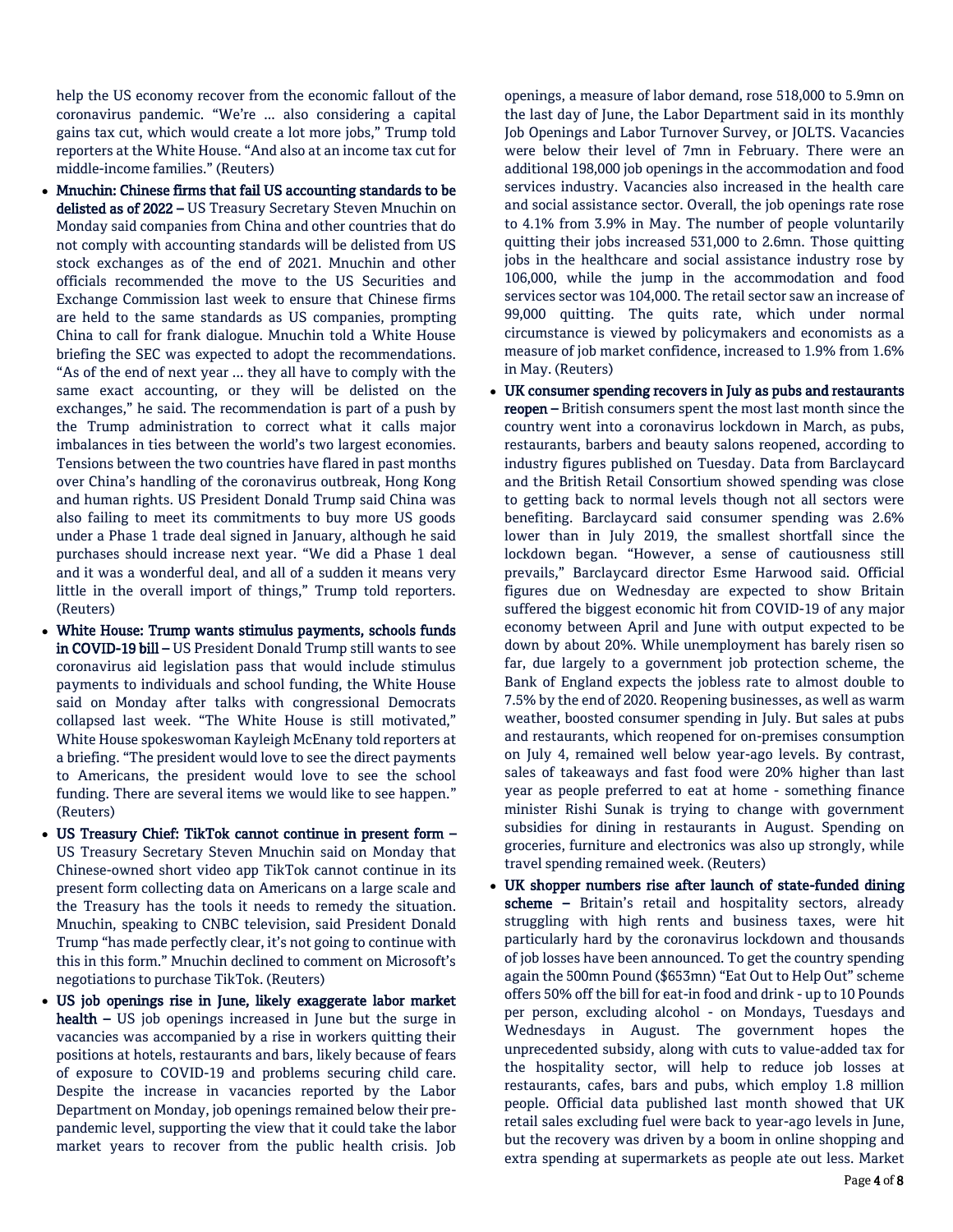researcher Springboard said that footfall rose 4.5% in UK shopping streets in the week to August 8 compared with the previous week. It was up 3.3% in retail parks and up 3% in shopping centers. Between Monday and Wednesday, during the Eat Out to Help Out scheme, footfall rose in retail destinations across the United Kingdom by 18.9% after 6pm, versus a rise of 9.6% at lunchtime (12pm to 2pm). Springboard said that footfall across all UK retail destinations remained more than a third lower than in 2019, with a year-on-year decline of 34%. (Reuters)

- Sentix: Eurozone investor morale improves in August but recovery sluggish – Investor morale in the Eurozone rose for a fourth consecutive month in August but the low reading suggests that the coronavirus-hit economy is still in recession in the third quarter, a survey showed on Monday. Sentix's index for the Eurozone improved to -13.4 from -18.2 in July. That was its highest reading since pre-lockdown times in February and compared with the Reuters consensus forecast for a reading of - 15.1. The current situation index rose to -41.3 from -49.5 in July, its highest reading since March. "There is still no rejoicing in absolute terms," said Sentix Managing Director Patrick Hussy. "The process of economic recovery is proving sluggish." The expectations index for the bloc was almost unchanged, dipping to 19.3 from 19.5 in the previous month. "It is remarkable in this context that a second wave of corona infections does not leave a new fear reflex in the economic indicators," Hussy said, after Germany has seen a rise in new coronavirus cases in recent weeks. Sentiment in Germany picked up for a fourth straight month, with investors feeling more upbeat about both the current situation and the future. Sentix suggested this may be linked to a surge in industrial orders in June. Sentix surveyed 1,078 investors from August 6 to 8. (Reuters)
- Japan's current account surplus shrinks to five-year low as exports plunge – Japan posted its smallest current account surplus in more than five years in June, Ministry of Finance data showed on Tuesday, mainly due to a slump in exports, highlighting the heavy hit to external demand from the coronavirus pandemic. The current account surplus was 167.5bn Yen (\$1.58bn), the smallest monthly surplus since January 2015, a finance ministry official said. That compared with a median forecast for a 110bn Yen surplus and a 1.177tn Yen surplus in May. The current account balance has maintained a run of uninterrupted monthly surpluses for six years. Exports plunged 25.7% in June from a year ago, hit hard by falling shipments of cars and car parts to the US, the data showed. That was slightly smaller than a 28.9% annual decline in May. Imports shed an annual 14.4%, following a 27.7% annual fall in May. As a result, the trade deficit in June widened to 157.7bn Yen. A 99.9% drop in foreign tourists due to immigration restrictions imposed over the health crisis sent the travel account to a 157.7bn Yen deficit in June, the data showed. (Reuters)
- BOJ: Japan July bank loans rise 6.3% YoY Japanese bank lending in July rose 6.3% from a year earlier, the Bank of Japan said on Tuesday. Outstanding loans held by the country's four main categories of banks, including "shinkin" or credit unions, stood at 572.706tn Yen (\$5.40tn). (Reuters)
- China auto sales surge in July, log fourth straight month of gains – China's auto sales in July climbed 16.4% from a year earlier, the fourth consecutive month of gains as the world's biggest vehicle market comes off lows hit during the country's coronavirus lockdown. Sales rose to 2.11mn vehicles in July but are still down 12.7% for the year to date at 12.37mn vehicles, according to wholesale sales data from the China Association of Automobile Manufacturers (CAAM). The association expects auto sales to fall around 10% this year barring a second wave of virus infections which could deepen the slide to around 20%. In a promising sign for many global automakers which have invested heavily in electric vehicles for the China market, sales of new energy vehicles (NEVs) ended 12 straight months of decline with a 19.3% jump to 98,000 units. (Reuters)
- Emerging market central banks cut interest rates for 18th month – Emerging market central banks continued to cut interest rates in July as policymakers battling the fallout from the coronavirus pandemic tried to shore up their economies, though the pace of reductions has slowed down considerably. Interest rate moves by central banks across a group of 37 developing economies showed a net eight cuts in July following 16 cuts in June and May each. July marked the 18th straight month of net cuts - the longest easing cycle for emerging market central banks since 2013. (Reuters)
- India to promote manufacturing of some products to boost market share - India's government plans to promote the manufacturing of selected products, especially lines in which China enjoys a big share in the global market, as part of efforts to reduce imports and push exports, a cabinet minister said on Monday. The government aims to attract foreign investments in pre-identified areas, promote joint ventures and support local businesses to expand India's share of global markets, Nitin Gadkari, India's minister for MSME (micro, small and medium enterprises), told a virtual conference. "There is an opportunity for India in sectors where China enjoys a big share in the global market," he said. In the last few months, the government has announced production-linked incentives for manufacturing of electronics, medical devices and pharmaceutical products while putting restrictions on imports of Chinese products. (Reuters)
- Commerce Minister Piyush Goyal says balance of payments to be 'very, very strong' this year - India expects its balance of payments to be "very, very strong" in the current year, on the back of stronger than expected exports and a fall in imports, Commerce Minister Piyush Goyal said on Monday. "Exports have shown a good turnaround. We are in July at about 91% export level of the previous year, July 2019, figures," Goyal said at an industry event. "So broadly, our balance of payments this year is going to be very, very strong." India posted a trade surplus of \$790mn in June, its first in over 18 years, with imports plunging as the coronavirus pandemic depressed domestic demand for crude oil, gold and other industrial products, reflecting a slowing economy. (Reuters)

## Regional

 Saudi Aramco to press ahead with oil output capacity boost, says CEO - Oil giant Saudi Aramco is moving ahead with plans to boost its oil output capacity by 1mn bpd to 13mn bpd despite spending cuts this year and next year, its Chief Executive, Amin Nasser said on Monday. Aramco's capital spending plan for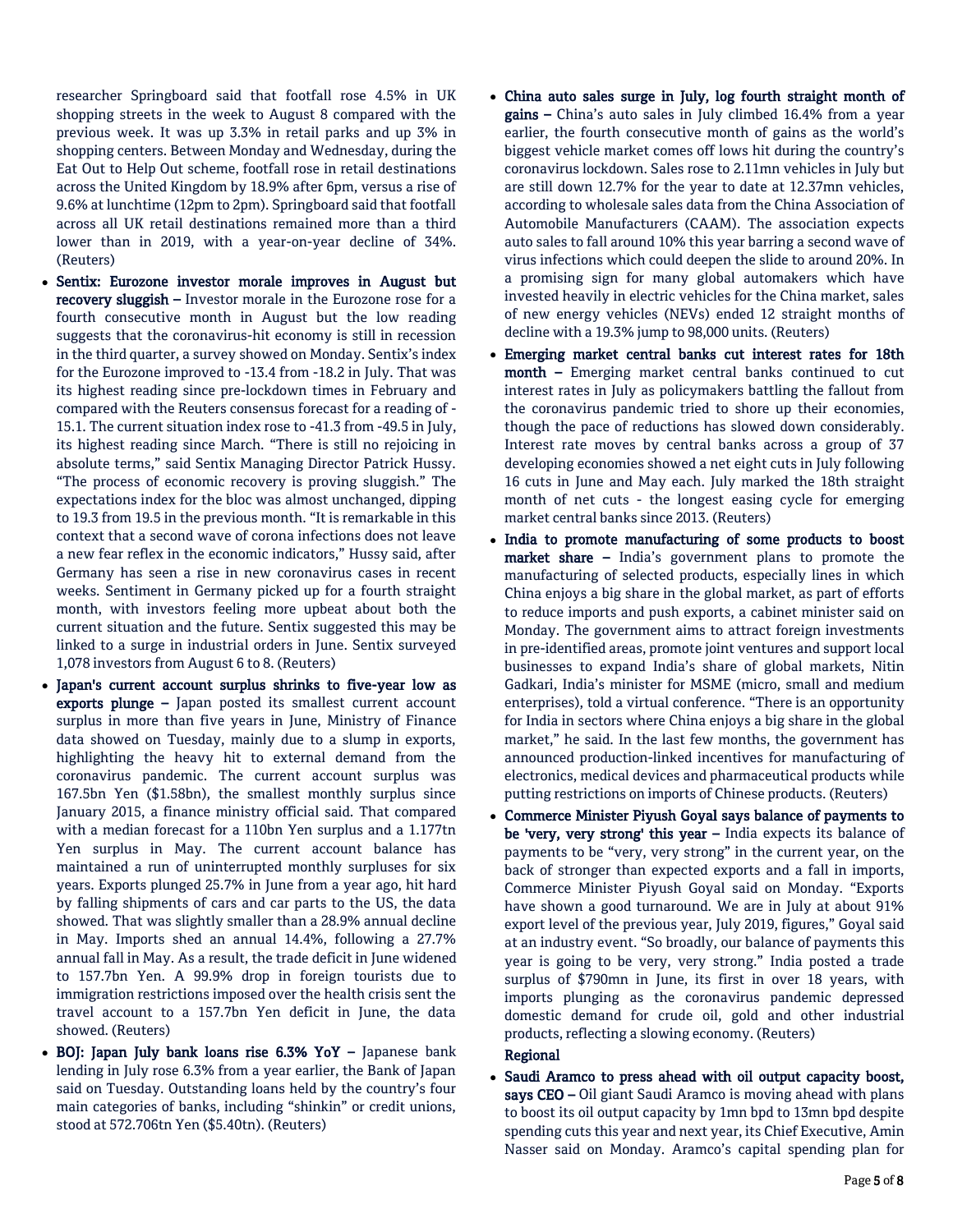2021 will be "significantly lower than previous guidance", he said on an analyst and investor call after the company's quarterly results. The previous capital spending guidance was \$40bn to \$45bn. (Reuters)

- Saudi Arabia's Aramco raises domestic gasoline prices for August – Saudi Arabia's oil giant Aramco will raise its domestic gasoline prices for August, state TV reported. Aramco set 91 octane grade at SR1.43 per liter from SR1.29, and 95 octane grade will be at SR1.60 instead of SR1.44 in July. (Reuters)
- Dubai's DGCX, Nasdaq technology deal set to boost region's capital markets – Nasdaq and Dubai Gold & Commodities Exchange (DGCX) has signed an agreement enabling the derivatives exchange to avail a full suite of integrated marketplace solutions via Nasdaq Financial Framework (NFF). The marketplace solutions, delivered via the NFF, are expected to provide DGCX members and their clients with everincreasing levels of service performance, a statement from DGCX said. The solutions include multi-asset trading and real time clearing capabilities, pre-trade risk management, as well as market intelligence, market surveillance and quality assurance applications required to safeguard the integrity of the market. Nasdaq's real-time clearing solution will provide DGCX with high-velocity multi-asset class clearing, settlement and risk management capabilities. These are designed for secure, efficient and reliable operations and will allow DGCX to offer full clearing capabilities to external marketplaces, both regionally and globally. (Zawya)
- Union Properties completes debt restructuring with Emirates NBD – Union Properties announced that it has successfully reached an agreement with Emirates NBD for the full restructuring of its outstanding AED946mn debt with the bank along with payment of the initial amount as per the new terms. This agreement with Emirates NBD, as the main creditor of Union Properties, will substantially improve the debt profile of the Group. As a result, Union Properties will have a significant reduction of its installments as compared to the situation prior to this debt restructuring and better repayment terms which will improve the cash flow position of the company. Commenting on the successful debt restructuring, Khalifa Hasan Al Hammadi, Chairman of Union Properties, said, "Restructuring our outstanding debt with Emirates NBD was our number one priority. This is now done. With better cash flow and the support of our main creditor, we can from this day exclusively focus on the development of our activities and projects. (Zawya)
- Abu Dhabi's International Holdings to acquire stakes in four companies – Abu Dhabi's International Holdings board has approved buying 94% of Falcon CI IV LP, a Cayman Islandbased fund which has invested in Elon Musk's SpaceX through VY Space, according to a statement. It has also approved buying 60% of Apex Alwataniah Catering based in Abu Dhabi, 52% of R Med Medical Supplies, which owns Sterixeco brand, 60% of Afkar group of companies, which has diversified interests in the UAE. It has not provides the value for the transactions. (Bloomberg)
- Gulf Bank reports first half profit of KD11.8mn, a fall of 51% YoY – Gulf Bank reported net income for the first half of KD11.8mn, a fall of 51% YoY. The 1Q2020 profit came in at

KD8.60mn, a fall of 27% YoY. The 2Q2020 profit came in at KD3.17mn, a fall of 74% YoY. The 1H2020 operating income came in at KD43.7mn, a fall of 21% YoY. The 1H2020 operating revenue came in at KD77.2mn, a fall of 19% YoY. The bank cites lower operating revenue offset by lower operating expenses. (Bloomberg)

- Commercial Bank of Kuwait reports 1H2020 net income of KD1.20mn, a fall of 88% YoY – Commercial Bank of Kuwait reported net income for the first half of KD1.20mn, a fall of 88% YoY. The 1H2020 operating revenue came in at KD61.5mn, a fall of 27% YoY. The 1H2020 operating profit came in at KD42.3mn, a fall of 28% YoY. The 1Q2020 profit came in at KD0.85mn, a fall of 10% YoY. The 2Q2020 profit came in at KD0.34mn, a fall of 96% YoY. The bank cites decline in net interest income, fees and commissions, gain from dealing in foreign currencies and other operating income. (Bloomberg)
- Oman sells OMR59mn 28-day bills at yield of 0.659% Oman sold BHD59mn of 28-day bills due on September 9, 2020. The bills were sold at a price of 99.949, have a yield of 0.659% and will settle on August 12, 2020. (Bloomberg)
- Bahrain's first-half budget deficit almost doubles on oil, virus Bahrain's budget deficit widened by 98% in the first half of the year from the same period in 2019 as lower oil prices and the coronavirus pandemic cut into revenue, according to Bahrain News Agency. The shortfall reached an estimated BHD798mn, the state-run news service reported, without giving a comparative figure for the previous year. Revenue was down 29%, the agency said, citing a cabinet meeting on Monday. Bahrain, the smallest among economies of the six GCC members, is on course to rack up a deficit that the IMF projects will be among the world's 10 biggest this year at 15.7% of GDP. The Kingdom is under fiscal strain despite a \$10bn bailout package secured from its regional allies in 2018. It sold \$2bn in dollar bonds in May, boosting foreign reserves that dropped to just BHD290mn a month earlier, the lowest in decades. The stockpile recovered to BHD674.9mn in May, according to the latest central bank data. Budget income from oil plunged an annual 35% in the first half, according to Bahrain News Agency. Non-oil revenue fell 13% as a result of lockdown measures taken to contain the spread of the virus, it said. (Bloomberg)
- KHCB reports net profit of BHD5.709mn attributable to the shareholders of the bank for the first half of fiscal year 2020 – Khaleeji Commercial Bank (KHCB), one of the leading Islamic Banks in the Kingdom of Bahrain, has announced its semiannual financial results ended 30th June 2020, reporting a net profit of BHD5.709mn attributable to the shareholders of the bank, compared to BHD199 thousand for the same period of the previous year, with an increase of 2769%. This had a positive impact on the earnings per share, which reached 6.521 Fils, compared to 0.211 Fils for the same period of the previous year, an increase of 2991%. The increase in net profit is mainly due to the reduction in cost of funding, total expenses and total provision for the period compared to last year. The financial results also showed an increase in the Total Owners' Equity by 64.81% reaching BHD141.252mn, compared to BHD85.707mn, as well as an increase in Total Assets by 2.24% reaching BHD960.813mn, compared to BHD939.752mn last year. Total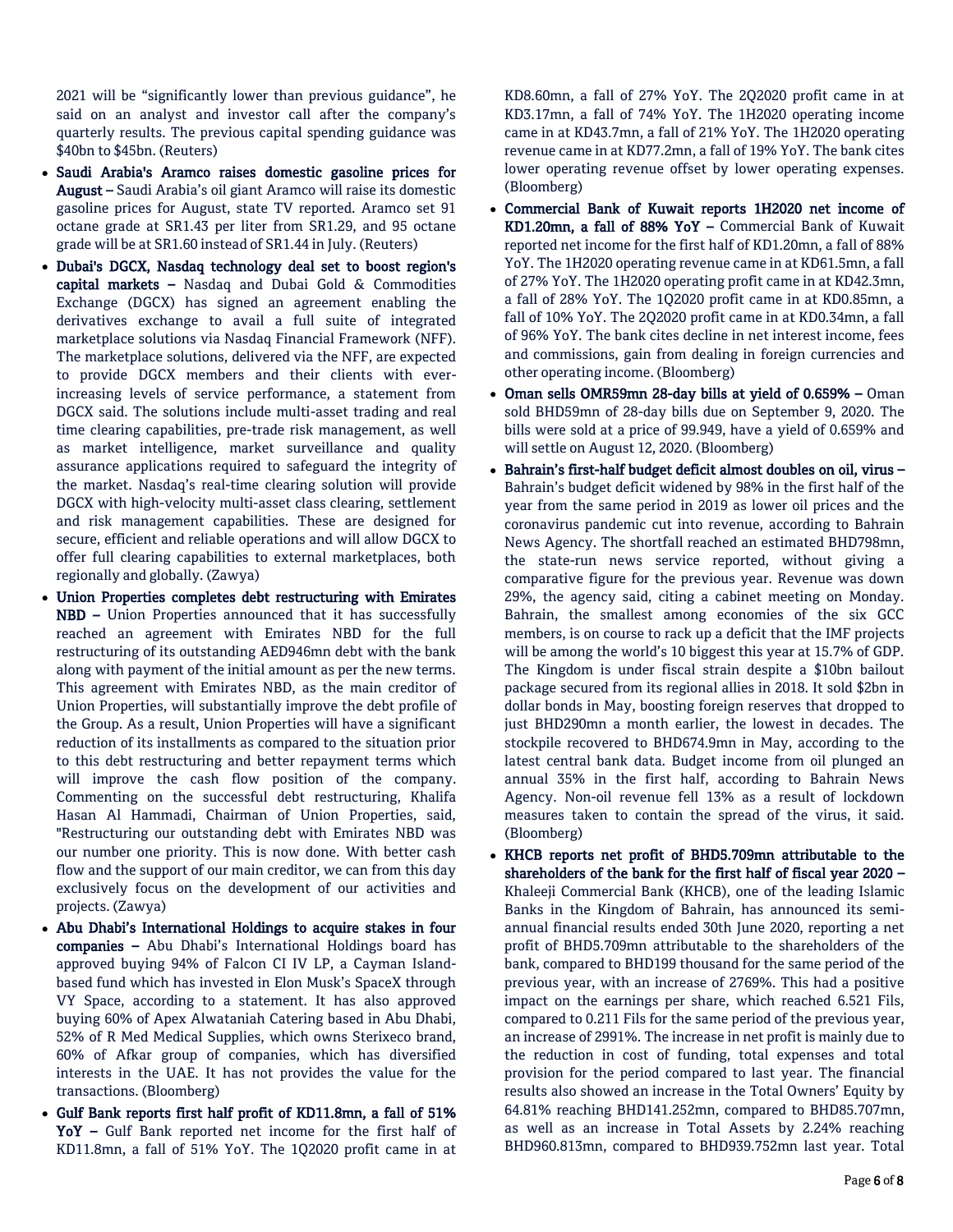investments (including sukuk) showed an increase by 38.36% reaching BHD370.2mn, compared to BHD267.6mn last year. Total Financing and asset acquired for leasing decreased by 4% bringing it to BHD451.7mn compared to BHD470.6mn last year. Total customer Deposit decreased by 13.9% reaching BHD615.6mn compared to BHD714.9mn last year. Furthermore, the Bank recorded an increase of 5.98% in Total Income reaching BHD11.369mn during the first six months of 2020, compared to BHD10.727mn for the same period in 2019. Despite the economic challenges created by the COVID-19 Pandemic on the local market, the Bank has maintained a strong Capital Adequacy Ratio of 21.41%. Commenting on the financial results, Chairman of KHCB's Board of Directors, Jassim Alseddiqi said "As a result of an ambitious business strategy that was approved by the Board at the end of last year, the Bank has recorded a remarkable performance. Strong foundations were laid for this strategy by issuing Sukuk worth \$159mn as Additional Tier 1 "AT1" Capital. This has helped the bank develop a business model that keeps pace with current developments and enabled us to take advantage of new opportunities by redirecting the Bank's financial and human resources towards sectors and areas that will increase profitability and generate remunerative returns for Shareholders." (Zawya)

 Bahrain sells BHD70mn 91-day bills; bid-cover at 1.61x – Bahrain sold BHD70mn of 91-day bills due on November 11, 2020. Investors offered to buy 1.61 times the amount of securities sold. The bills were sold at a price of 99.435, have a yield of 2.25% and will settle on August 12, 2020. (Bloomberg)